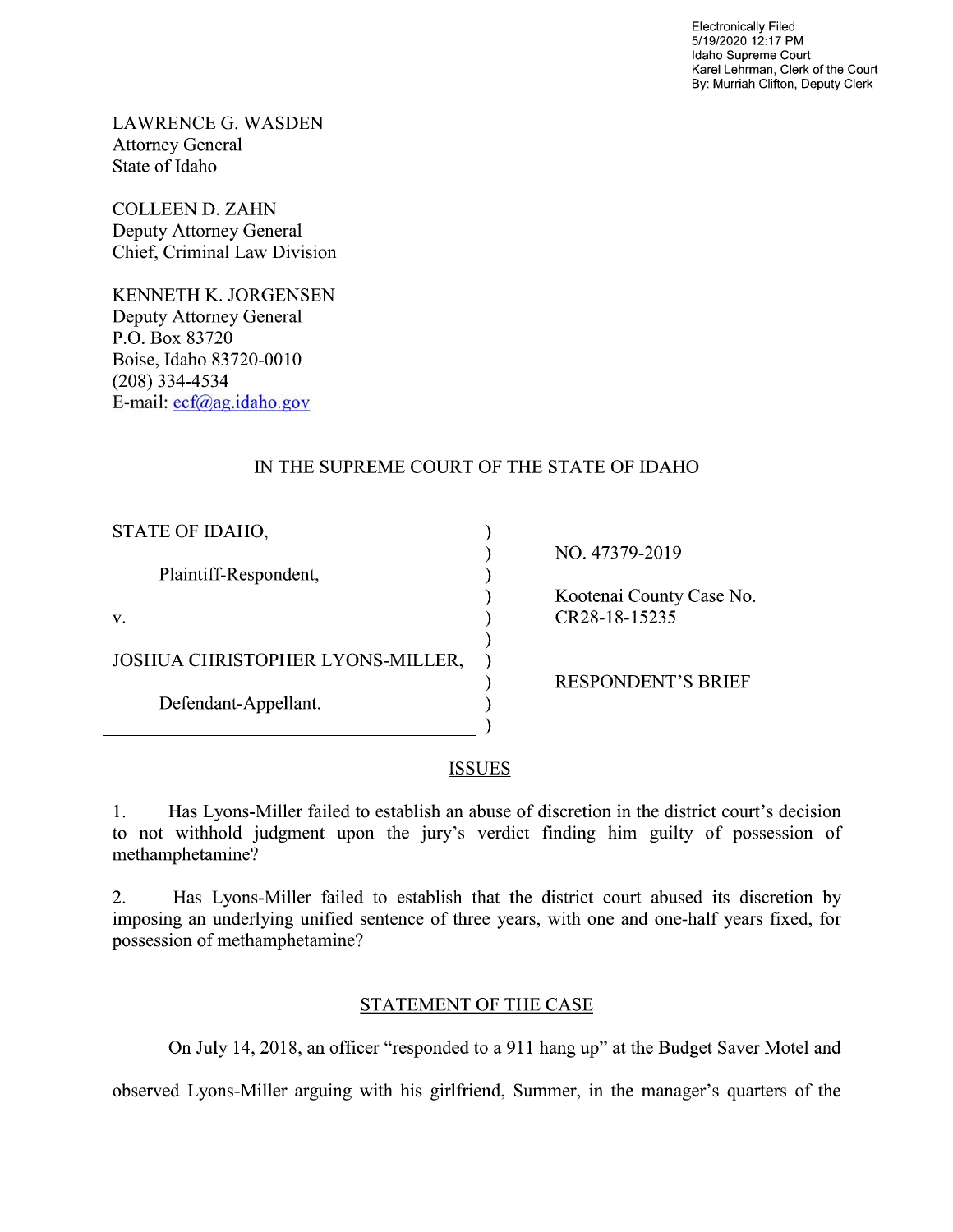motel. (R., p. 14.) Summer reported that she and Lyons—Miller were assisting customers when Lyons-Miller "insulted her in an area where the customers could hear them argue," after which they "left the office and retreated back into the [manager's quarters]." (Id.) As they were arguing, Lyons—Miller "slapped her across the left cheek," then "tackled her to the ground causing her head to slam on the floor." (Id.) The officer arrested Lyons-Miller "for domestic battery and an outstanding warrant from Shoshone County Idaho." (R., p. 15.) Upon searching Lyons-Miller incident to arrest, the officer found "a small clear baggie in his right coin pocket of his pants." (Id.) Lyons-Miller told the officer "it was from cigarettes"; however, there was "a white crystalline substance in the baggie" that tested presumptive positive for methamphetamine. (Id.)

The state charged Lyons-Miller with possession of methamphetamine. (R., pp. 32-33.) The case proceeded to trial and a jury found Lyons-Miller guilty. (R., p. 135.) At sentencing, the state recommended a unified sentence of three years, with one and one-half years fixed, with a period of retained jurisdiction. (Tr., p. 205, L. 25 - p. 206, L. 5.) Lyons-Miller's counsel requested that the district court place Lyons-Miller 0n probation for one year, but did not recommend a specific underlying term. (Tr., p. 208, Ls. 8-12.) The district court imposed a unified sentence of three years, with one and one-half years fixed, suspended the sentence, and placed Lyons-Miller 0n supervised probation for two years. (R., pp. 146-54.) Lyons-Miller filed a notice of appeal timely from the judgment of conviction. (R., pp. 155-59.)

LyonS-Miller asserts that the district court abused its discretion "by denying [his] request for a withheld judgment and by imposing an underlying suspended sentence that is excessive under the circumstances 0f his case." (Appellant's brief, pp. 3.)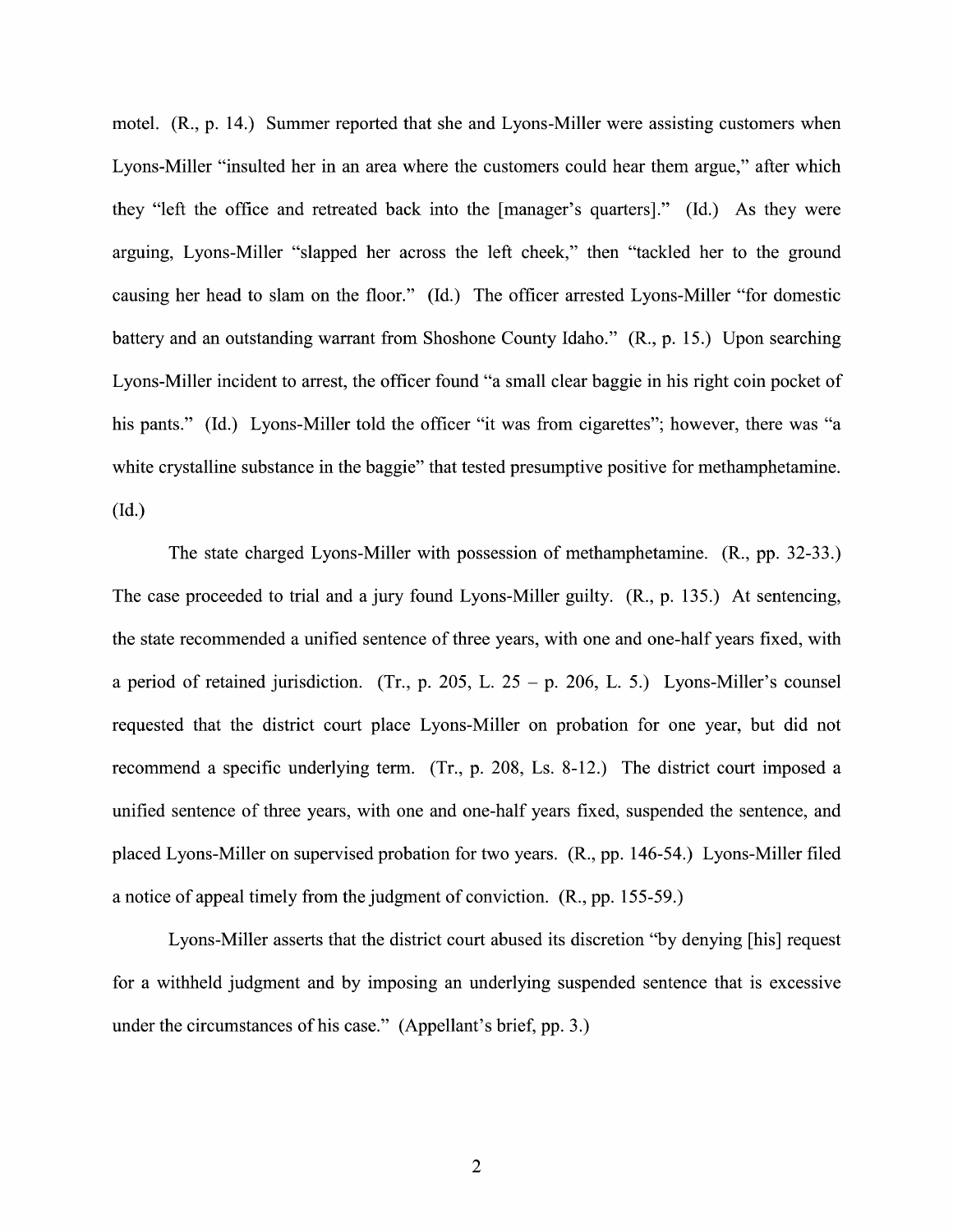#### ARGUMENT

## I. Lyons-Miller Has Failed To Show That The District Court Abused Its Discretion When It Did Not Withheld Judgment

### A. Introduction

The district court imposed a unified sentence of three years, with one and one-half years fixed, suspended the sentence, and placed Lyons—Miller 0n supervised probation for two years upon the jury's verdict finding him guilty of possession 0f methamphetamine. (R., pp. 146-54.) On appeal, Lyons—Miller contends that the district court "erred in declining to withhold judgment" because he "has a positive record of overcoming obstacles," his offense "is not a particularly serious one," and he has "a single prior offense as an adult  $-$  misdemeanor driving without privileges." (Appellant's brief, pp. 4-5.) Lyons-Miller has failed to show error in the district court's decision to not withhold judgment.

### B. Standard Of Review

Pursuant to Idaho Code  $\S$  37-2738, when sentencing an individual for possession of methamphetamine (in violation of I.C.  $\frac{2}{32}$ -2732(c)(1)), the district court shall not enter a withheld judgment unless it finds by a preponderance of the evidence that the defendant has "no prior finding of guilt" for "any violation of chapter 80, title 18, Idaho Code ... whatsoever." I.C.  $§$  37-2738(4)(a).

### C. The District Court Did Not Err BV Not Withholding Judgment

Application of the forgoing legal standard to the facts of this case shows no error by the district court. According to the presentence report, Lyons-Miller was convicted of driving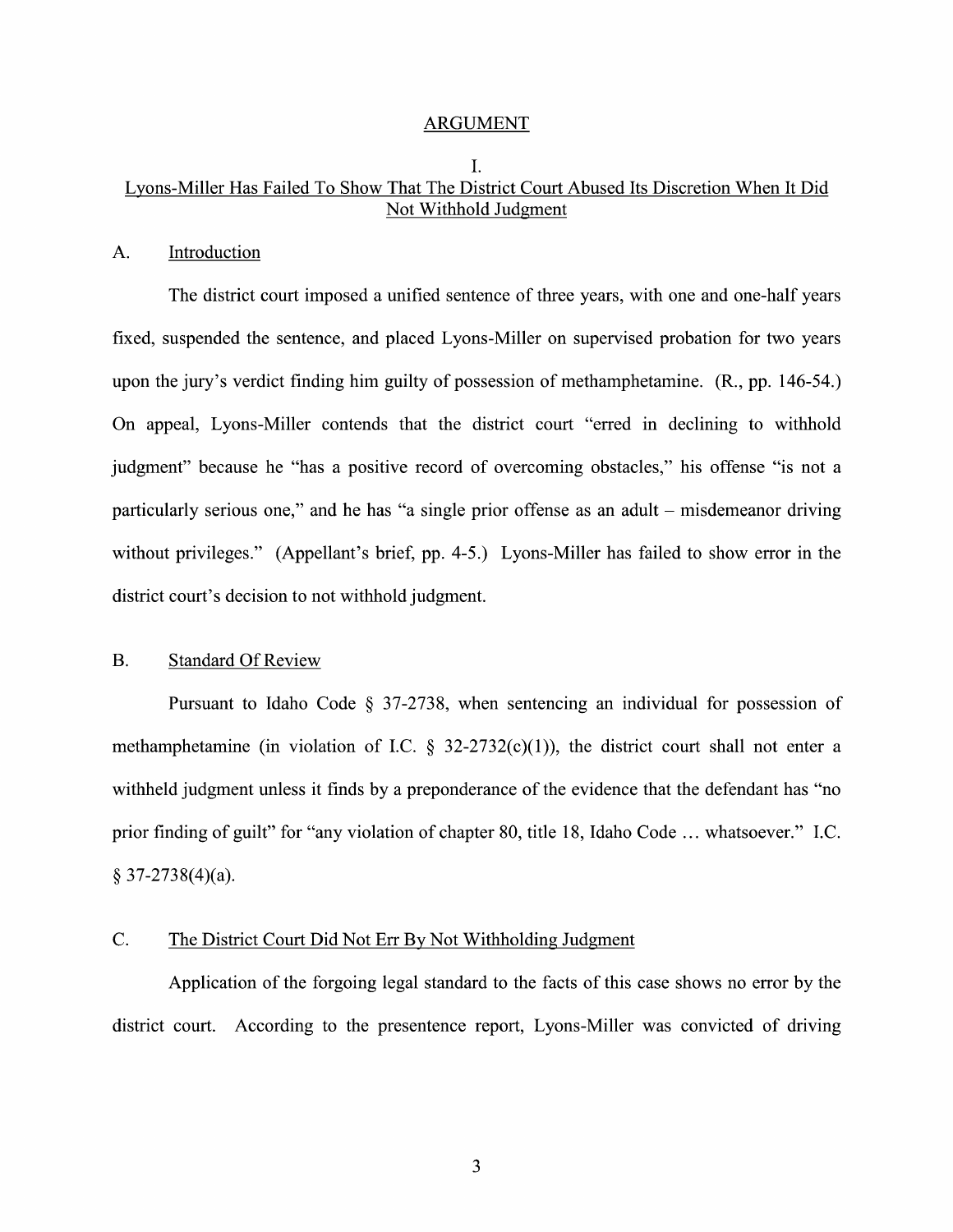without privileges, in violation of Idaho Code  $\S$  80-8001, in 2017. (PSI, pp. 7-8.<sup>1</sup>) Because Lyons-Miller had a prior finding of guilt for a violation of chapter 80, title 18, of Idaho Code, the district court was precluded from entering a withheld judgment when sentencing Lyons-Miller for possession of methamphetamine – a violation of I.C.  $\S 32-2732(c)(1)$  – in this case. I.C. 37- $2738(4)(a)$ . On appeal, Lyons-Miller incorrectly states that, at sentencing, he "asked the district court for a withheld judgment." (Appellant's brief, p. 2 (citing Tr., p. 207, Ls. 24-25).) In fact, Lyons-Miller's counsel essentially acknowledged that a withheld judgment was not an available option in this case, by telling the district court: "If [Lyons-Miller] *didn't* have the driving without privileges, I would ask this court to consider a withheld judgment in the matter." (Tr., p. 207, L.  $23 - p$ . 208, L. 1 (emphasis added).) Because the district court was without discretion to withhold judgment in this case, it did not err by not withholding judgment.

#### II.

## Lyons-Miller Has Failed To Establish That The District Court Abused Its Discretion BV Imposing An Underlying Unified Sentence Of Three Years, With One And One-Half Years Fixed, Upon The Jurv's Verdict Finding Him Guilty Of Possession Of Methamphetamine

### A. Introduction

On appeal, Lyons—Miller contends that his underlying unified sentence of three years, with one and one-half years fixed, is excessive in light of his education and employment history, his minimal adult criminal record, and his claim that his offense "is not a particularly serious one." (Appellant's brief, pp. 4-5.) The record supports the sentence imposed.

<sup>&</sup>lt;sup>1</sup> PSI page numbers correspond with the page numbers of the electronic file "Confidential" Documents Appeal Volume 11-1-2019 13.01.42 30152306 9B163EE5-A9AB-4A62-99BC-A4F39858F1 19.pdf."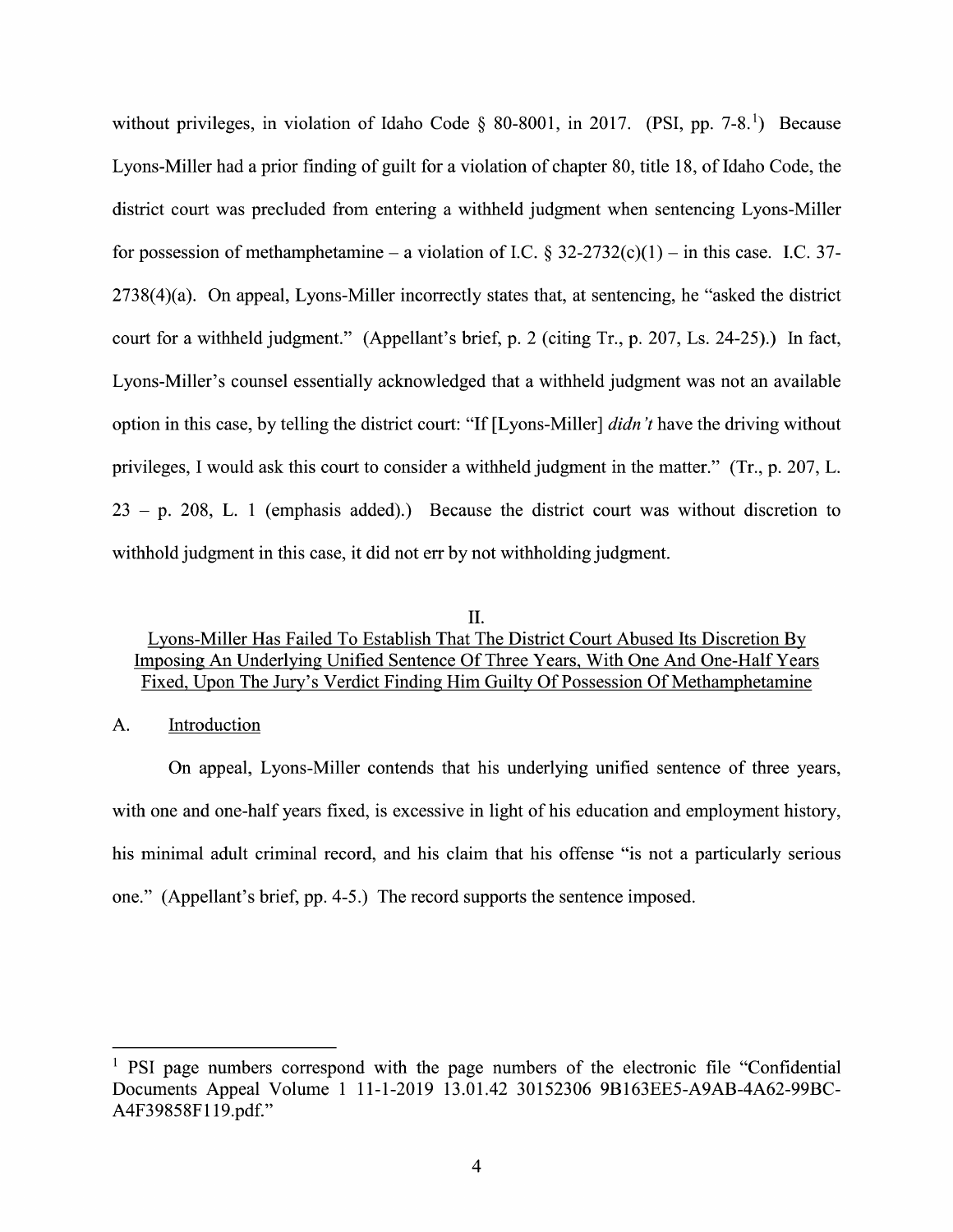### B. Standard Of Review

Appellate review of a sentence is based on an abuse of discretion standard. State v. Dobbs, 166 Idaho 202,  $\phantom{0}$ , 457 P.3d 854, 855 (2020) (citation omitted). "Where a sentence is not illegal, the appellant has the burden to show that it is unreasonable and, thus, a clear abuse of discretion." State V. Schiermeier, 165 Idaho 447, 454, 447 P.3d 895, 902 (2019) (citation omitted). "A sentence fixed Within the limits prescribed by the statute will ordinarily not be considered an abuse of discretion by the trial court."  $\underline{Id}$ . "A sentence of confinement is reasonable if it appears at the time of sentencing that confinement is necessary 'to accomplish the primary objective 0f protecting society and t0 achieve any 0r all 0f the related goals of deterrence, rehabilitation, or retribution applicable to the given case." Id. (quoting State v. Toohill, 103 Idaho 565, 568, 650 P.2d 707, 710 (Ct. App. 1982)). The district court has the discretion to weigh those objectives and to give them the weight deemed appropriate. Dobbs, <sup>166</sup> Idaho at \_, <sup>457</sup> P.3d at 856. "In deference to the trial judge, this Court will not substitute its view of a reasonable sentence where reasonable minds might differ." State v. Bodenbach, 165 Idaho 577, 591, 448 P.3d 1005, 1019 (2019) (citation omitted).

## C. Lyons-Miller Has Shown N0 Abuse Of The District Court's Discretion

The district court's decision to impose a unified sentence of three years, with one and one-half years fixed, is supported by the record. Although Lyons-Miller's *adult* criminal record is not extensive, he has a long history of disregarding the law. His record dates back to at least 2004 and contains juvenile adjudications for criminal conspiracy, burglary, unlawful entry, three adjudications for petit theft, two adjudications for possession/consumption/purchase of alcohol by a minor, two adjudications for violation of curfew, and possession/distribution/use of tobacco by a minor. (PSI, pp. 6-7.) Lyons-Miller's adult criminal record includes convictions for driving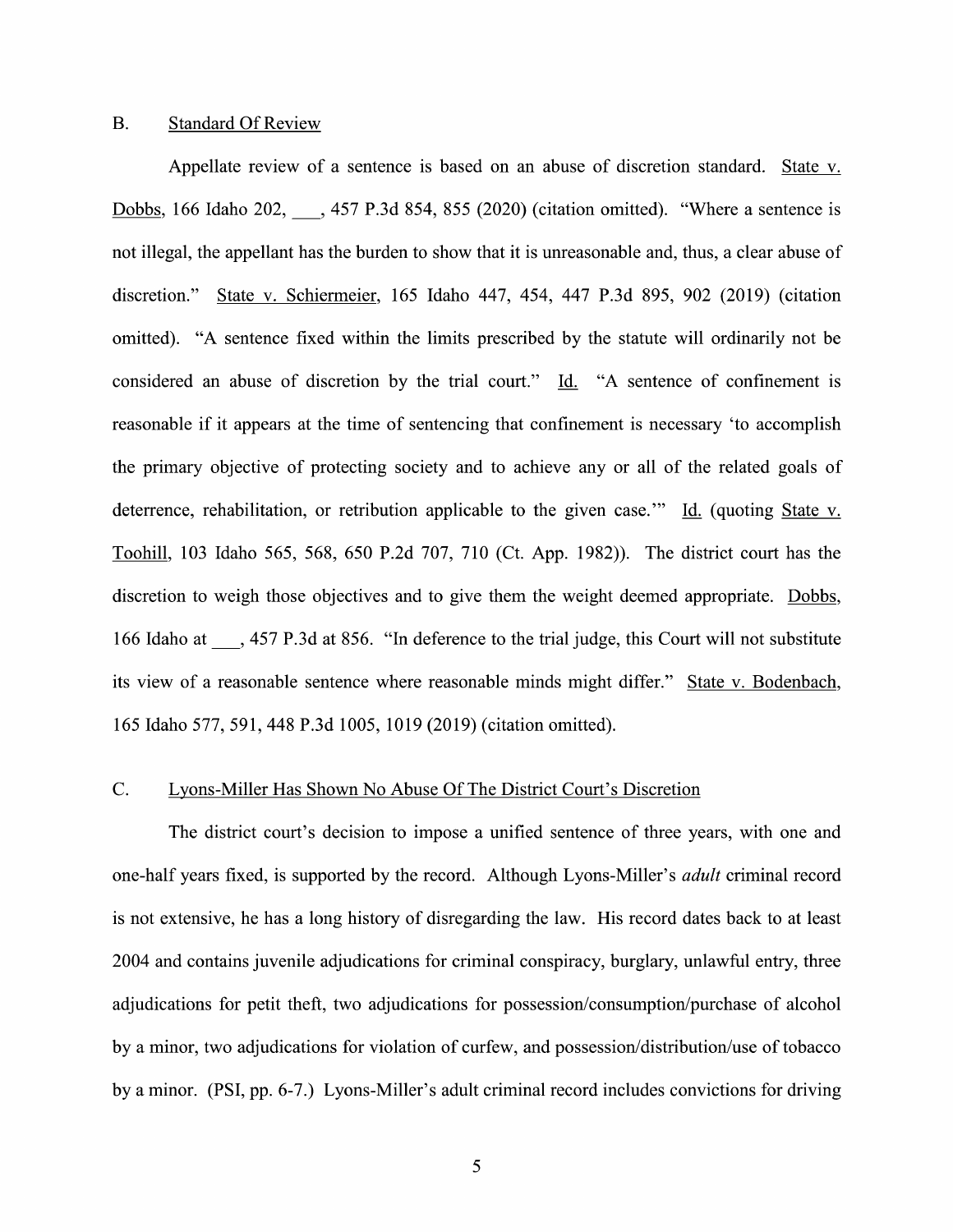without privileges, operating a vehicle without a current or valid driver's license, and the instant possession of methamphetamine offense, as well as a second charge for driving without privileges from 2019, for which the disposition is listed as "failure t0 appear." (PSI, pp. 7-8.) Additionally, Lyons—Miller admitted that he abused marijuana between 2004 and 2010. (PSI, p. 13.) However, he denied that he has any kind 0f substance abuse problem or that he needs treatment, and he refused to accept responsibility for possessing methamphetamine in this case. (PSI, pp. 6, 13-14.) The presentence investigator determined that Lyons-Miller presents a moderate risk to reoffend. (PSI, p. 16.)

At sentencing, the district court applied the correct legal standards. (Tr., p. 208, Ls. 20-23.) It noted that, although Lyons-Miller did not have a significant prior record, he did have "some record." (Tr., p. 208, Ls. 23-24.) The district court's decision to place Lyons-Miller on probation with an underlying unified sentence 0f three years, With one and one-half years fixed, was reasonable in light of Lyons-Miller's history of disregarding the law, his failure to accept responsibility for his actions in this case, and his moderate risk to reoffend. Lyons—Miller has failed to establish that the district court abused its sentencing discretion.